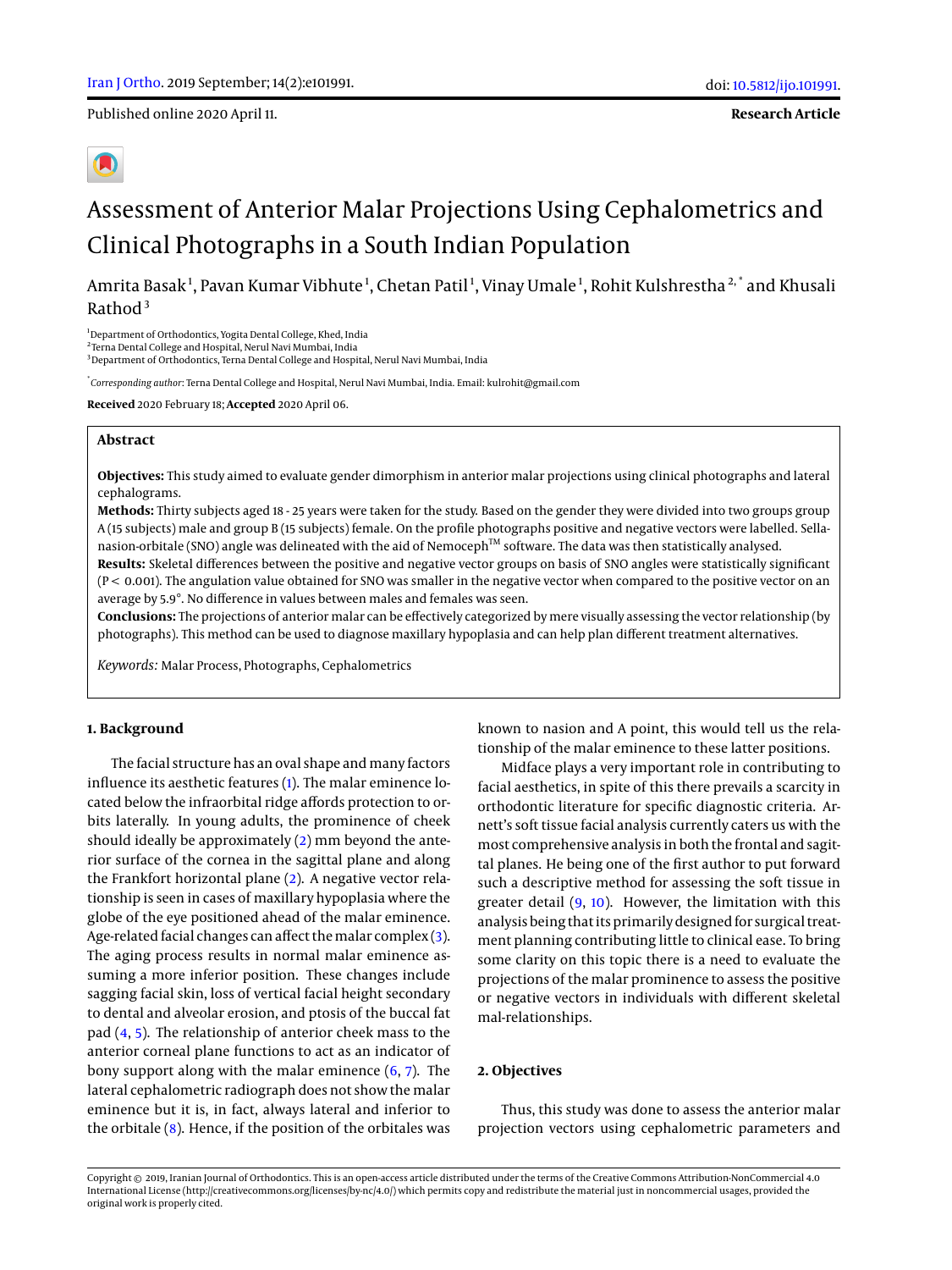profile photographs and also to see if there was any gender dimorphism present. This was achieved by assessing and comparing the anterior malar projection obtained from the profile photographs and lateral cephalogram.

## **3. Methods**

Thirty healthy subjects (15 males and 15 female's Dravidian origin) who visited the department for orthodontic treatment were screened for the study purpose. Informed consent from each subject was taken before conducting the study. Ethical clearance to carry out this study was obtained from the Institutional Review Board. The selected subjects were equally distributed into groups of 15 males and 15 females subjects. The age group taken for this study ranges from 18 - 25 years.

Assessment of anterior malar projection was done by using the Sella-nasion-orbitale (SNO) measured on the lateral cephalogram and clinical lateral profile view photographs.

Inclusion criteria:

Class I skeletal base

Patients who required lateral cephalogram for treatment

Exclusion criteria:

Previous history of orthodontic treatment

History of maxillofacial or plastic surgery

Subjects with craniofacial syndromes

Subjects with craniofacial trauma

Thirty subjects who fulfilled the criteria formed the study group. These subjects, based on their gender, were divided into two groups (group A males and group B females). The anterior corneal plane is the line drawn from the most prominent part of the cornea to the anterior cheek mass to determine the vector relationship [\(Figure 1\)](#page-1-0). If the anterior cheek mass was ahead of the corneal plane, it was considered to be a positive vector and if the anterior cheek mass was behind the corneal plane, it was taken as a negative vector.

A profile photograph was taken for each subject using a digital camera (Canon EOS 550DTM 18 megapixels). To standardize the profile photographs patient's head was oriented in the Frankfort horizontal position. They were instructed to sit in an upright posture with lips relaxed. On the digital profile photographs, vectors were drawn for all subjects using Microsoft Paint<sup>TM</sup> (Windows 10) by drawing a line from the most prominent part of the cornea to the anterior cheek mass. A lateral cephalogram was taken using a cephalostat machine (PLANMECA<sup>™</sup> Extraoral Radiograph Machine) with the subject standing upright, relaxed lip posture, and Frankfort horizontal plane parallel to the floor. To measure the skeletal support for



<span id="page-1-0"></span>

each subject, Sella-nasion-orbitale (SNO) angulations were computed. The anteroposterior location of the malar eminence was studied in regard with the cranial base. This method of measurement was adopted according to the earlier studies of Leonard and Walker [\(11\)](#page-3-10) and Walker [\(12\)](#page-3-11). On the digital lateral cephalogram, using Nemoceph<sup>TM</sup> software, cephalometric landmarks (Sella, nasion, and orbitale) were traced. SNO angles were measured for both positive and negative vector groups. All measurements were measured by the same investigator to avoid the inter examiner error. Cephalograms were traced by the examiner maintaining a gap of a minimum of three weeks between tracings. Before the cephalometric analysis for the study, 15 lateral cephalograms from subjects which formed a part of the study were selected randomly, and SNO angles were reproduced and calculated twice within a week by the same operator to rule any error. No differences in measurements were seen.

## *3.1. Statistical Analysis*

The intra-class correlation coefficients (ICC) indicated a remarkable intra-observer accordance for SNO values (ICC 5.98) by adopting the peculiar requirement for identification of landmarks. Angular measurements of group A and group B was subjected to descriptive statistics, significant differences for SNO measurements between the two groups were assessed with a Mann-Whitney U test. Analysis using the Kolmogorov-Smirnov test, the data was calculated.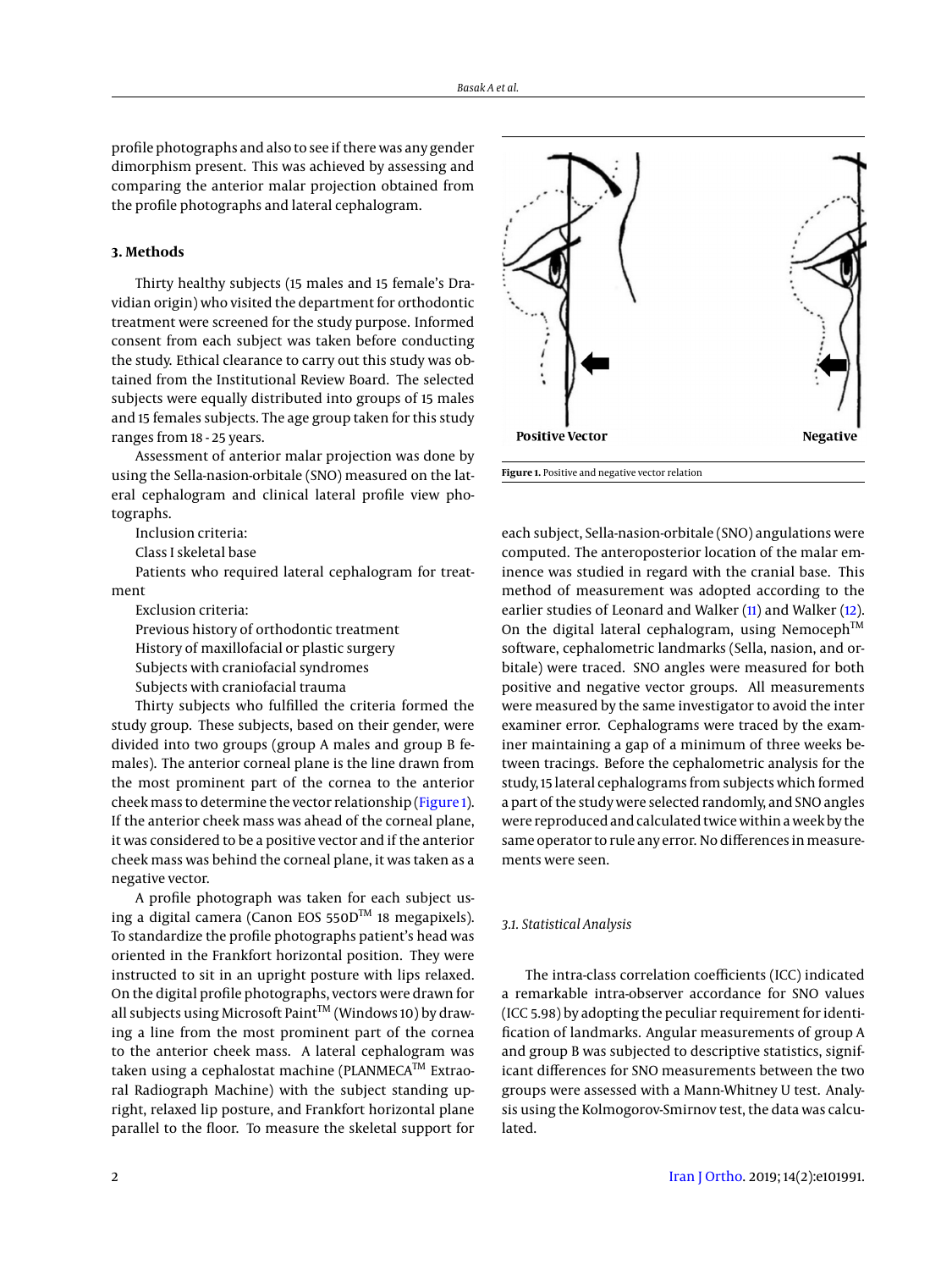# **4. Results**

This comparison showed a highly significant malar projection protrusion value of 6.8 degrees in the subject with a positive vector relationship [\(Tables 1](#page-2-0) and [2\)](#page-2-1). No significant difference was found in malar prominence be-tween males and females [\(Table 3\)](#page-2-2). No significant difference was found in the SNO angulations of a positive and negative vector ( $P > 0.05$ ) [\(Table 4\)](#page-2-3).

<span id="page-2-0"></span>

| Table 1. Group A malar Process Measurement |                              |                                           |  |  |
|--------------------------------------------|------------------------------|-------------------------------------------|--|--|
| <b>Patient Number</b>                      | Lat. Ceph. Value SNO<br>Deg. | Photograph Profile<br><b>Photo Vector</b> |  |  |
| $\mathbf{1}$                               | 55                           | + Vector                                  |  |  |
| $\mathbf{2}$                               | 45                           | + Vector                                  |  |  |
| 3                                          | 45                           | + Vector                                  |  |  |
| $\overline{\mathbf{4}}$                    | 51                           | + Vector                                  |  |  |
| 5                                          | 42                           | + Vector                                  |  |  |
| 6                                          | 49                           | + Vector                                  |  |  |
| 7                                          | 51                           | $+$ Vector                                |  |  |
| 8                                          | 53                           | - Vector                                  |  |  |
| 9                                          | 45                           | + Vector                                  |  |  |
| 10                                         | 42                           | + Vector                                  |  |  |
| 11                                         | 47                           | + Vector                                  |  |  |
| 12                                         | 50                           | + Vector                                  |  |  |
| 13                                         | 52                           | - Vector                                  |  |  |
| 14                                         | 45                           | + Vector                                  |  |  |
| 15                                         | 43                           | + Vector                                  |  |  |

<span id="page-2-1"></span>

| <b>Patient Number</b>   | Lat Ceph Value SNO Deg | <b>Photograph Profile</b><br><b>Photo Vector</b> |
|-------------------------|------------------------|--------------------------------------------------|
| $\mathbf{1}$            | 55                     | + Vector                                         |
| $\mathbf{2}$            | 35                     | - Vector                                         |
| 3                       | 60                     | + Vector                                         |
| $\overline{\mathbf{4}}$ | 45                     | + Vector                                         |
| 5                       | 52                     | + Vector                                         |
| 6                       | 54                     | + Vector                                         |
| 7                       | 34                     | - Vector                                         |
| 8                       | 44                     | + Vector                                         |
| 9                       | 51                     | + Vector                                         |
| 10                      | 49                     | + Vector                                         |
| $\mathbf{11}$           | 52                     | + Vector                                         |
| 12                      | 55                     | + Vector                                         |
| 13                      | 47                     | + Vector                                         |
| 14                      | 45                     | - Vector                                         |
| 15                      | 53                     | + Vector                                         |

<span id="page-2-2"></span>**Table 3.** Mean and Standard Deviation (SD) of SNO Angle and its Comparison Between Male and Female for Positive and Negative Vector

| <b>Vector</b>   | Male $(N=15)$    | Female $(N=15)$  |
|-----------------|------------------|------------------|
| Positive        | $47.66 \pm 1.20$ | $53.45 \pm 1.36$ |
| <b>Negative</b> | $35.3 \pm 2.00$  | $55.1 \pm 1.81$  |

<sup>a</sup> Values are expressed as mean  $\pm$  SD.

<span id="page-2-3"></span>**Table 4.** Mean and Standard Deviation (SD) of SNO Angle Comparison Between Positive and Negative Vector

| Parameter | <b>Vector Positive</b> | <b>Vector Negative</b> |
|-----------|------------------------|------------------------|
| SNO angle | $48.5 \pm 1.28$        | $43.7 \pm 1.95$        |
|           |                        |                        |

<sup>a</sup> Values are expressed as mean  $\pm$  SD.

contributing to increase the lateral malar bulge and maintaining the width of the face in consonance to that of the jaws [\(17\)](#page-4-4). The nose, supra-orbital rim, and possibly the lateral malar complex become relatively more prominent, while the anterior portion of the malar complex grows relatively lesser prominent, thus allowing clinicians to identify malar retrusion during early stages of development  $(18)$ .

In the present study, on the clinical photograph, a line was passed from the most prominent part of the cornea to the anterior cheek mass as an effective means of diagnosing malar deficiency. In the present study, SNO angulation in the negative vector group was smaller when corelated to the positive vector group by an average of 5.9° and the variation was statistically significant. This data indicates

#### **5. Discussion**

A comparison of SNO angulations between males and females has been done in this study. The vector relationships can be of help in classifying anterior malar support during the macro aesthetic evaluation of patients [\(13\)](#page-4-0). No significant difference was found in SNO angulations of the positive and negative vector. Nemoceph<sup>TM</sup> software was used in the present study to digitally trace the lateral cephalograms and measure the SNO angle. According to the concept of growth put forward by Enlow and Hans [\(14\)](#page-4-1), growth causes secondary displacement of the malar complex downward and forward by deposition occurring in an upward and backward direction. Further, the anterior maxilla and anterior zygoma undergo resorption. Remodelling of supraorbital rim and lateral nasal complex dictates its growth in a forward direction [\(1,](#page-3-0) [15,](#page-4-2) [16\)](#page-4-3). Deposition occurs on lateral zygoma and zygomatic arch, thus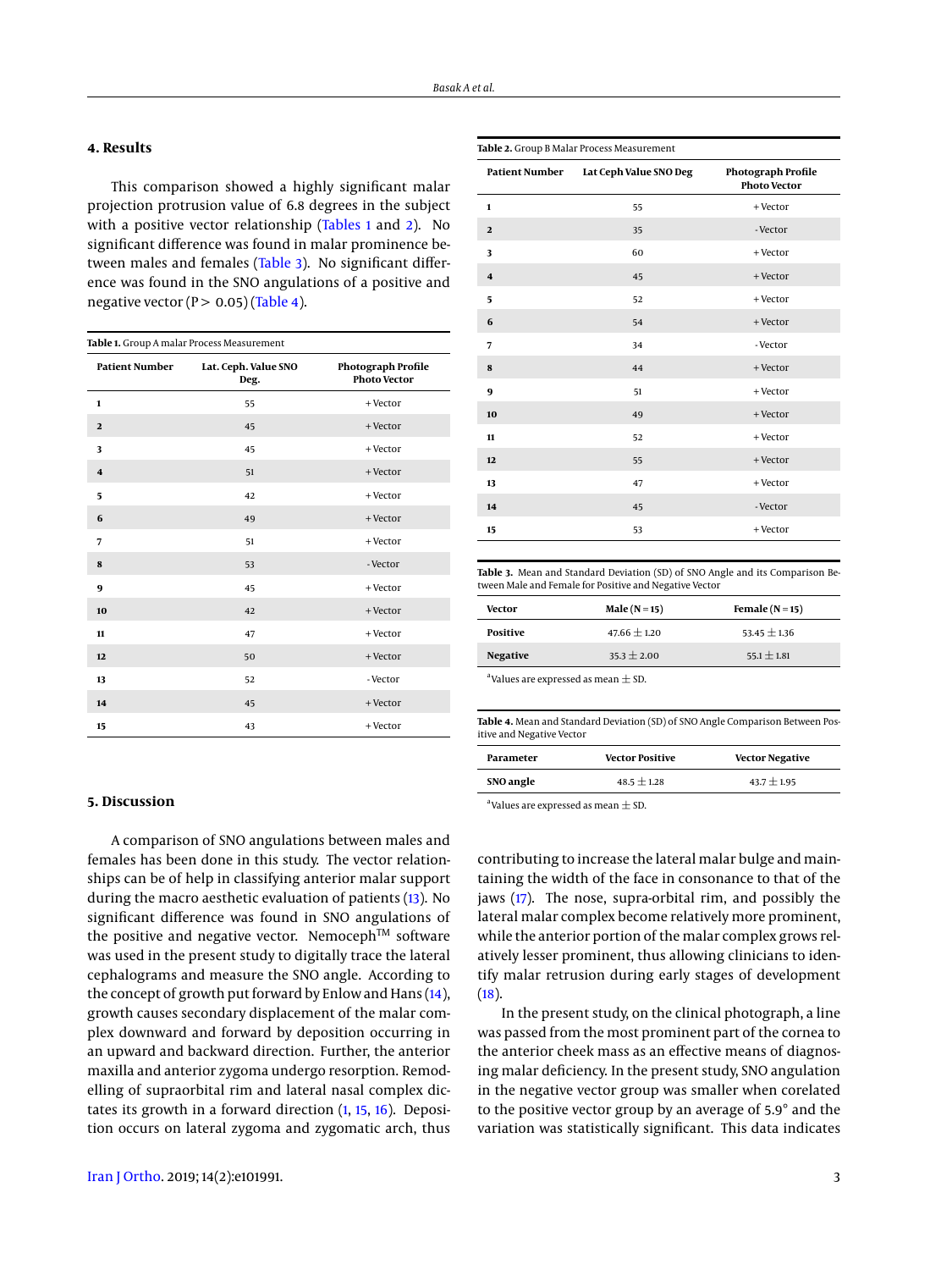us that vector relationships can be employed as an effective means of categorizing anterior malar support during the macro aesthetic assessment of the patient. Frey  $(4)$  noticed that the SNO angulations in the negative vector group were smaller than the positive vector group by six degrees. He thus arrived at a judgement that individuals featuring a negative vector relationship had notably reduced malar support when compared to the subjects exhibiting a positive vector relationship and the difference was highly significant.

The type of malar defect can individually vary from one side of the face to the other, from patient to patient [\(19,](#page-4-6) [20\)](#page-4-7). Therefore, there is no single method developed which can identify the malar eminence precisely. The application of vector relationships as part of a dentofacial analysis not only provides the orthodontist with a convenient means of categorizing the support of malar bone but also enables in making better treatment decisions, assists the practitioner in examining the necessity for alloplastic augmentation of the inferior orbital rim in future and to elect the appropriate maxillary surgery [\(5,](#page-3-4) [7,](#page-3-6) [9,](#page-3-8) [12\)](#page-3-11). As the photographic findings correlated with the cephalometric findings obtained from this study, no difference between malar prominence was seen between males and females. Anterior malar projection can be effectively classified using visual assessment method. This further enables in diagnosing maxillary hypoplasia and thus helps to execute different treatment modalities [\(8,](#page-3-7) [14,](#page-4-1) [18\)](#page-4-5). Future studies may be conducted using three-dimensional imaging techniques to measure facial dimensions as they exist and not as prominences of three-dimensional objects on twodimensional surfaces giving better and accurate results.

#### *5.1. Conclusions*

Based on the results attained from the existing study, the following conclusions are made:

No sexual dimorphism was seen in a patient with positive and negative vector relationship.

Analyses of skeletal differences between the positive and negative vector groups based on SNO angles were observed to be statistically significant.

SNO angulations in the negative vector group were smaller by an average of 5.9° than the positive vector group.

The subjects exhibiting a negative vector had significantly reduced malar support when compared to those with a positive vector.

#### **Footnotes**

**Authors' Contribution:** Amrita Basak, Pavan Kumar Vibhute carried out the research work in gathering the articles for the study, thought of the concept, and drafted the manuscript. Chetan Patil, Vinay Umale, and Rohit Kulshrestha participated in the structuring the article, defined the intellectual content, and performed the statistical analysis. Khusali Rathod and Rohit Kulshrestha both did the clinical work, gathered the data and participated in its design. Amrita Basak and Vinay Umale coordinated and helped to draft the final manuscript. All authors were part of the manuscript preparation, editing and reviewing. They all read and approved the final manuscript.

## **Clinical Trial Registration Code:** None.

## **Conflict of Interests:** None.

**Ethical Approval:** Ethical approval was not needed for this study as all the patients were going to start orthodontic treatment so their records were needed to be taken. As none of the photos or patients' identity is shown in the article the Ethical Committee did not state that any clearance is required as it can be shown as a retrospective study.

# **Funding/Support:** None.

**Informed Consent:** Consent for the same was taken from the patients before treatment started. The readings were taken on the lateral cephalogram and facial photos.

## **References**

- <span id="page-3-0"></span>1. Powell NB, Riley RW, Laub DR. A new approach to evaluation and surgery of the malar complex. *Ann Plast Surg*. 1988;**20**(3):206–14. doi: [10.1097/00000637-198803000-00003.](http://dx.doi.org/10.1097/00000637-198803000-00003) [PubMed: [3358610\]](http://www.ncbi.nlm.nih.gov/pubmed/3358610).
- <span id="page-3-1"></span>2. Patil BC,, Patil V, Patil K, Bellam S, Anjali V; Prakashdave. Evaluation of diagnostic criteria for clinical assessment of anterior malar projection in relation to midface esthetics. *Int J Recent Sci Res*. 2017;8(5):17018-22. doi: [10.24327/ijrsr.2017.0805.0266.](http://dx.doi.org/10.24327/ijrsr.2017.0805.0266)
- <span id="page-3-2"></span>3. Jelks GW, Jelks EB. The influence of orbital and eyelid anatomy on the palpebral aperture. *Clin Plast Surg*. 1991;**18**(1):183–95. [PubMed: [2015744\]](http://www.ncbi.nlm.nih.gov/pubmed/2015744).
- <span id="page-3-3"></span>4. Frey ST. New diagnostic tenet of the esthetic midface for clinical assessment of anterior malar projection. *Angle Orthod*. 2013;83(5):790-4. doi: [10.2319/111612-881.1.](http://dx.doi.org/10.2319/111612-881.1) [PubMed: [23391348\]](http://www.ncbi.nlm.nih.gov/pubmed/23391348).
- <span id="page-3-4"></span>5. Farkas LG. *Anthropometry of the head and face*. 2nd ed. New York: Raven Press; 1994.
- <span id="page-3-5"></span>6. Terino EO. Alloplastic facial contouring by zonal principles of skeletal anatomy. *Clin Plast Surg*. 1992;**19**(2):487–510. [PubMed: [1576792\]](http://www.ncbi.nlm.nih.gov/pubmed/1576792).
- <span id="page-3-6"></span>7. Arnett GW, Bergman RT. Facial keys to orthodontic diagnosis and treatment planning. Part I. *Am J Orthod Dentofacial Orthop*. 1993;**103**(4):299–312. doi: [10.1016/0889-5406\(93\)70010-L.](http://dx.doi.org/10.1016/0889-5406(93)70010-L) [PubMed: [8480695\]](http://www.ncbi.nlm.nih.gov/pubmed/8480695).
- <span id="page-3-7"></span>8. Terino EO, Flowers RS. *The art of alloplastic facial contouring*. 1st ed. US: Louis, Mosby; 2000.
- <span id="page-3-8"></span>9. Schmidseder J. *Aesthetic dentistry*. New York: Thieme; 2000. doi: [10.1055/b-002-51020.](http://dx.doi.org/10.1055/b-002-51020)
- <span id="page-3-9"></span>10. Bell WH. Modern practice in orthognathic and reconstructive surgery. . **2**. Philadelphia: W. B. Saunders Co; 1992.
- <span id="page-3-10"></span>11. Leonard M, Walker GF. A cephalometric guide to the diagnosis of midface hypoplasia at the Le fort II level. *J Oral Surg*. 1977;**35**(1):21–4. [PubMed: [264253\]](http://www.ncbi.nlm.nih.gov/pubmed/264253).
- <span id="page-3-11"></span>12. Walker GF. A new approach to the analysis of craniofacial morphology and growth. *Am J Orthod*. 1972;**61**(3):221–30. doi: [10.1016/0002-](http://dx.doi.org/10.1016/0002-9416(72)90074-7) [9416\(72\)90074-7.](http://dx.doi.org/10.1016/0002-9416(72)90074-7) [PubMed: [4501181\]](http://www.ncbi.nlm.nih.gov/pubmed/4501181).